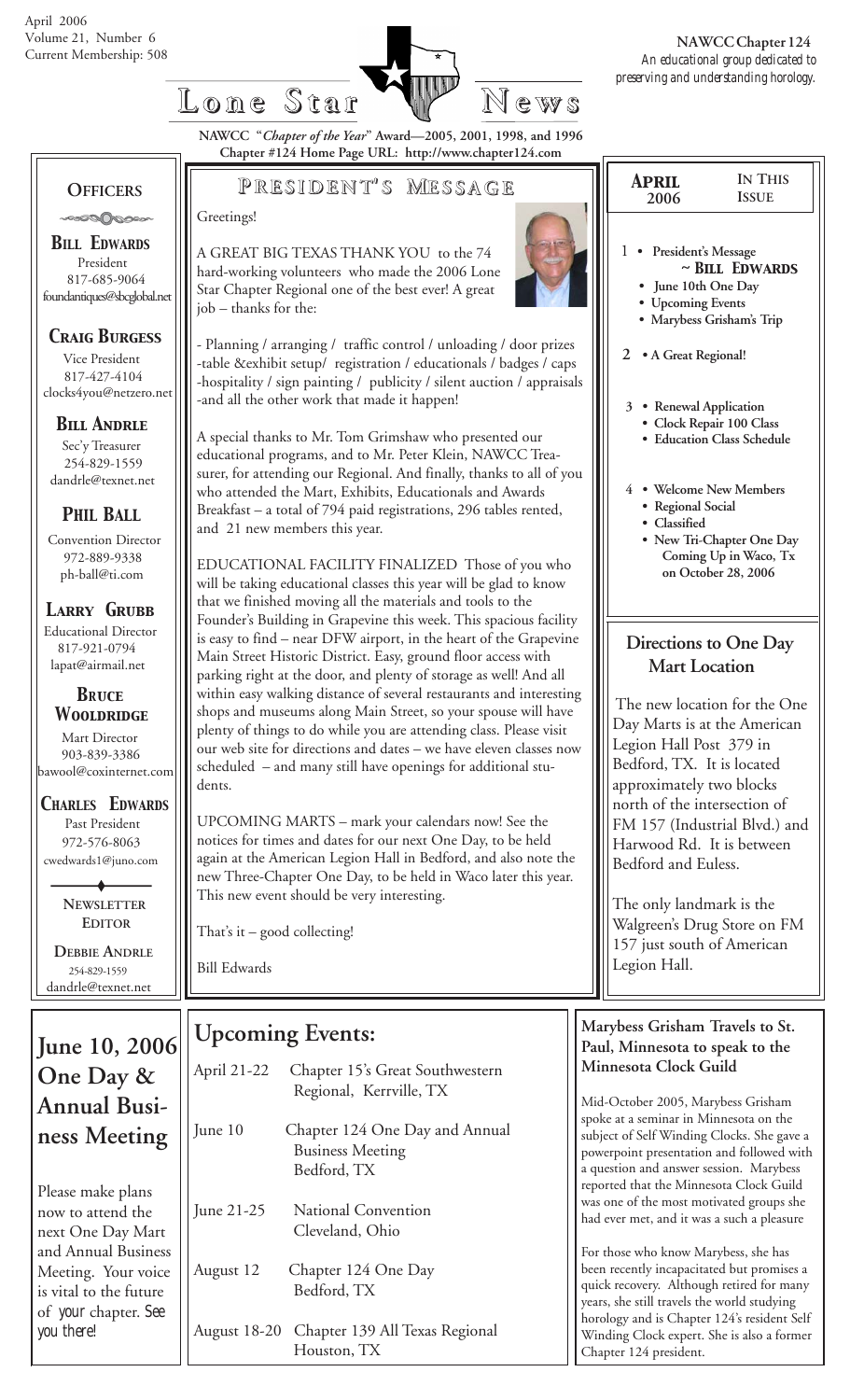# Great 2006 Regional !



Always a crowd pleaser, the Silent Auction was held for entertainment and bargains. Joe Veneziano and Claude Leis ran the auction.



Friday evening Hospitality was hosted by Pam Tischler and Marion Edwards. Finally everyone could relax and socialize. Saturday morning Breakfast was enjoyed by long time members



Tom Grimshaw, the guest speaker from Connecticut, presented an Overview of the History of American Watch and Clock Manufacture. What was particulary unique about this exhibit was that it included clocks and watches.He did a fantastic job and Chapter 124 extends its sincere gratitude. Thanks also to all the members who so kindly loaned their clocks and watches for the display.



Doug Whisenhunt and Babe Jenson.



Chapter 124 Bill Edwards made the opening speech at the Saturday Guest Speaker NAWCC Treasurer and Representative Peter Klein<br>morning Awards Banquet Breakfast.



spoke on the financial health of the organization.

 Everyone agreed that this Regional was one of the best yet. Complaints were almost down to zero, and most had smiles on their faces - just what the Board and volunteers had hoped. NAWCC Treasurer and Representative Peter Klein of Florida had an only optimistic outlook for the future of the NAWCC and Chapter 124. He attempted to alleviate the fears of many who felt that there was a financial crisis and that the "end was near" for the organization. Being a consultant for one of the major financial institutions in Florida, his credentials should bolster confindence. He also suggested not only looking for younger members to join, but REALLY younger members such as Boy Scouts and Girl Scouts.

 Phil Ball served as Convention Director this year and did just a perfectly outstanding job. Not many people would be willing to work as hard as he did and be able to accomplish so much. Thanks, Phil! We all appreciate it very much!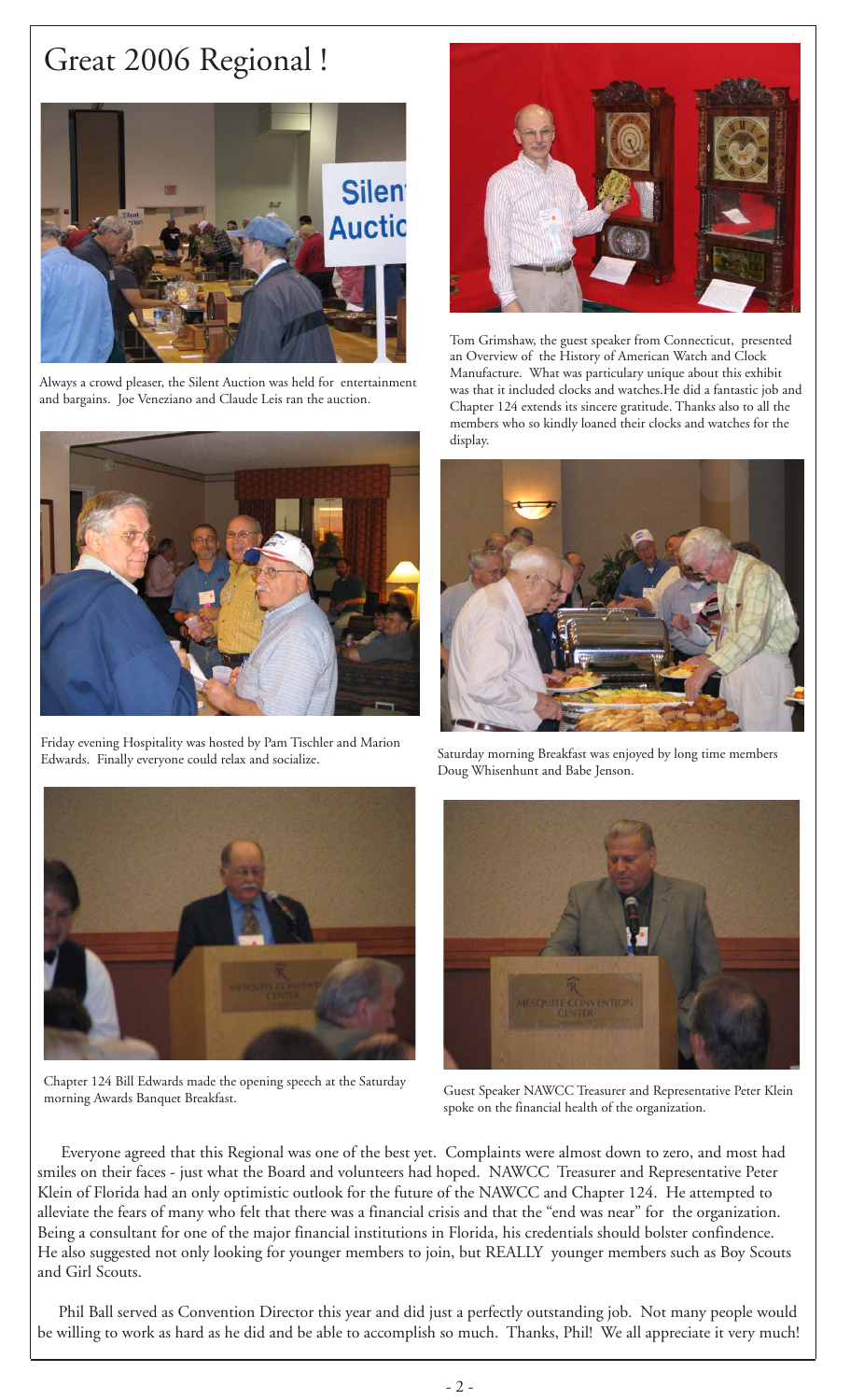| APPLICATION/RENEWAL for LONE STAR CHAPTER 124, NAWCC<br>An educational group dedicated to preserving and understanding horology.                          |  |                                                                                                                                                                                                                                                                         |                                                                               |  |  |
|-----------------------------------------------------------------------------------------------------------------------------------------------------------|--|-------------------------------------------------------------------------------------------------------------------------------------------------------------------------------------------------------------------------------------------------------------------------|-------------------------------------------------------------------------------|--|--|
| Complete & send with applicable check made payable to LONE STAR CHAPTER #124<br>to GENE MEYSENBURG GM1000@PRODIGY.NET, 11028 Creekmere, Dallas TX 75218 □ |  | $\Box$ New #124 Member<br>Renew my membership                                                                                                                                                                                                                           | Dues are \$10 per year.<br>yrs $\oslash$ \$10 =<br>Join/renew for 1 - 5 years |  |  |
| Please PRINT:                                                                                                                                             |  | Check appropriate box:<br>To join Chapter #124, you must be an NAWCC member, or have applied for NAWCC<br>membership. Have you applied for National membership, but haven't gotten a member-<br>ship number? Check here __, [Date of your application/check to National |                                                                               |  |  |
| Mr Mrs Miss Ms (Please check appropriate blank.)                                                                                                          |  |                                                                                                                                                                                                                                                                         |                                                                               |  |  |
|                                                                                                                                                           |  |                                                                                                                                                                                                                                                                         |                                                                               |  |  |
|                                                                                                                                                           |  |                                                                                                                                                                                                                                                                         |                                                                               |  |  |
|                                                                                                                                                           |  |                                                                                                                                                                                                                                                                         |                                                                               |  |  |
| E-Mail:<br>the control of the control of the control of the control of the control of                                                                     |  |                                                                                                                                                                                                                                                                         |                                                                               |  |  |
|                                                                                                                                                           |  |                                                                                                                                                                                                                                                                         |                                                                               |  |  |
|                                                                                                                                                           |  |                                                                                                                                                                                                                                                                         | 06/06                                                                         |  |  |



# **Clock Repair 100 Class Continues to Fill Up Early**

Mark Vozar and Phil Ball have their hands full with beginning clock repair classes filled to capacity with 10 students. Instructor Mark Vozar was assisted by Gerald Greener, Mike Coker, Bruce Wooldridge and Tom Wykes. Students included Jan and Harry Mitchell, Ross Mancuso, LaNell Stover, Gary Helmcamp, Larry Williams, Richard Morey, Evelyn and Huge Slough, and Tom Smith.



Tom Wykes gives Ross Mancuso a hand

# *Upcoming Education Classes Upcoming Education Classes*

 **Check Chapter 124 Website @ www. chapter124.com for Any Changes or Updates**

**Location for Classes ! :** Starting in March, will be held at the Founder's Building, 701 S. Main, Grapevine, TX. Be sure to check with instructors before attending.

| <b>CLASS</b>                             | <b>DATE</b>                                        | <b>COST</b> | <b>INSTRUCTOR</b>                  |
|------------------------------------------|----------------------------------------------------|-------------|------------------------------------|
| <b>Spring Barrel</b><br>Clock Repair 200 | April 8, 9, 15, 2006<br>9 AM to 5 PM               | \$75.00     | Phil Ball<br>972-889-9338          |
| Pocket Watch<br>Workshop                 | April 29-30, 2006<br>9 AM to 5 PM                  | \$50.00     | <b>Bill Andrle</b><br>254-715-3820 |
| Jeweler's Lathe I                        | May 6, 2006<br>9 AM to 5 PM                        | \$25.00     | <b>Russ Aikins</b><br>972-422-7813 |
| Micro Lathe I                            | May 27, 2006<br>9 AM to 5 PM                       | \$25.00     | <b>Russ Aikins</b><br>972-422-7813 |
| Wooden Gear<br>Clock Repair              | June 3-4, 2006<br>9 AM to 5 PM                     | \$50.00     | Phil Gregory<br>972-717-4021       |
| <b>Chime Clock</b><br>Repair 300         | July 22, 23, 29, 30<br>9 AM to 5 PM                | \$100.00    | Phil Ball<br>972-889-9338          |
| <b>Weight Driven</b><br>Clock Repair 400 | August 26, 27, &<br>Sept. 2-3, 2006<br>9AM to 5 PM | \$100.00    | Phil Ball<br>972-889-9338          |